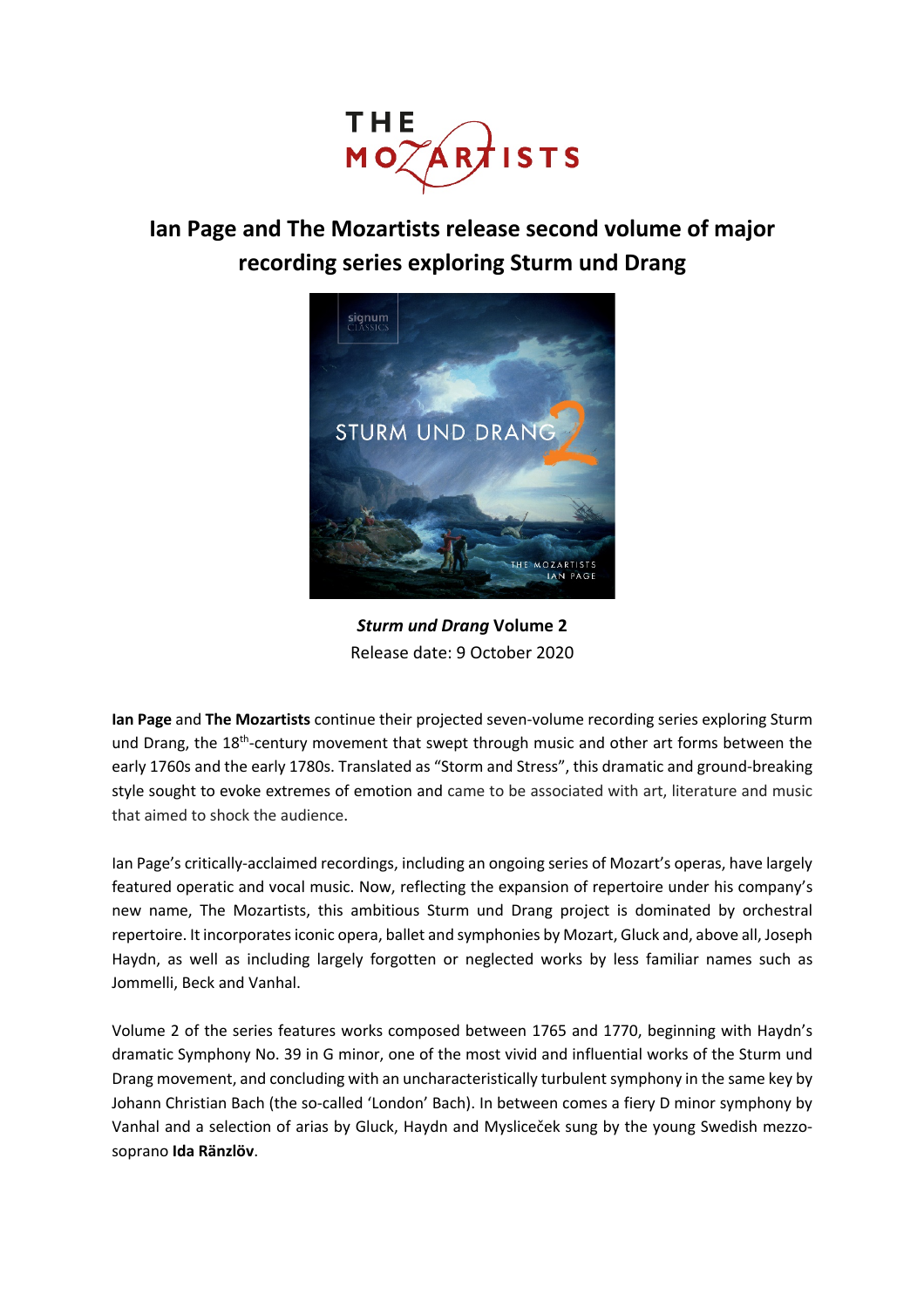Ian Page, Founder, conductor and Artistic Director of The Mozartists, writes: *"Haydn's Symphony No. 39 was the work that first introduced me to the Sturm und Drang repertoire as a student, and it remains a favourite work – especially its wonderful opening movement. The other two symphonies on this recording have been very enthusiastically received when we have performed them in concert, and the emotional depth and the coloristic range of this repertoire feels ideally suited to this orchestra. The counter-balancing vocal selection includes two well-loved arias from Gluck's* Paride ed Elena *whose minor-key pathos is matched in the exquisite "Fac me vere" from Haydn's unjustly neglected* Stabat mater*, and it was a great pleasure to work with Ida Ränzlöv, one of our current Associate Artists, on her first orchestral recording."*

#### **Track listing:**

**1-4 HAYDN: Symphony No. 39 in G Minor, Hob 1:39** Allegro assai Andante Menuet e Trio Finale: Allegro di molto

**5 GLUCK: "O del mio dolce ardor" from** *Paride ed Elena (Ida Ränslöv, Paride)*

**6-7 GLUCK: "Tutto qui mi sorprende… Le belle immagini" from** *Paride ed Elena (Ida Ränslöv, Paride)*

**8-11 VANHAL: Symphony in D minor (Bryan d1)** Allegro

Andante arioso Menuetto e Trio Presto

**12 HAYDN: "Fac me vere tecum flere" from** *Stabat mater (Ida Ränslöv)*

**13 MYSLIVEČEK: "Tu mi disprezzi ingrato" from** *Semiramide\* (Ida Ränslöv, Tamiri)*

**14-16 J. C. BACH: Symphony in G minor, Op. 6, no. 6** Allegro Andante più tosto Adagio Allegro molto

\*Premiere recording

**www.classicalopera.co.uk**

**- ENDS -**

**For further information and review copies please contact Rebecca Johns | rebecca.johns@premiercomms.com | +44(0)7715 205 196**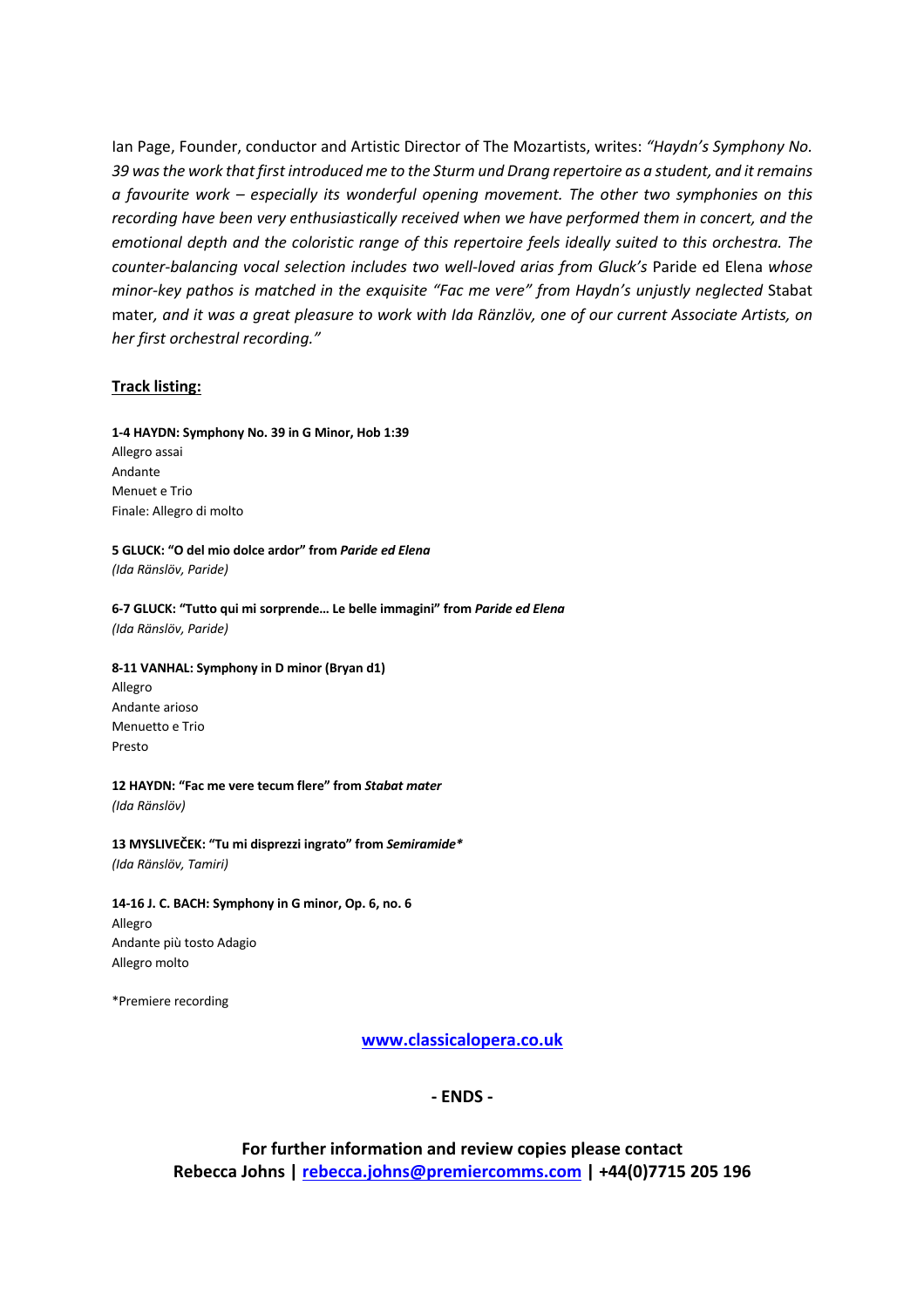## **Notes to Editors:**

### **The Mozartists**

The Mozartists were launched in 2017 as an extension of Ian Page's work with his internationally acclaimed period-instrument ensemble Classical Opera. Their début recording, 'Perfido!' – a programme of concert arias by Mozart, Haydn and Beethoven sung by British soprano Sophie Bevan – was shortlisted for the 2017 International Opera Awards, and was followed in 2018 by 'Mozart in London', which was selected as Recording of the Month in Gramophone and Limelight magazines.

Under the leadership of Ian Page, The Mozartists are among the world's leading exponents of the music of Mozart and his contemporaries, and are particularly renowned for their fresh and stylish performances, their ability to discover and nurture outstanding young artists, and their imaginative and illuminating programming. Formerly known as Classical Opera, they have performed most of Mozart's stage works, as well as operas by J. C. Bach, Gluck, Haydn, Arne, Telemann, Jommelli and Hasse, and in 2012 they embarked on a major new recording cycle of the complete Mozart operas. The company's discography also includes 'The A-Z of Mozart Opera' (Sony Classics, 2007, relaunched on Signum Classics in 2014), 'Blessed Spirit – a Gluck retrospective' (Wigmore Hall Live, 2010), Thomas Arne's *Artaxerxes* (Linn Records, 2011), and 'Where'er You Walk', a programme of arias composed for the celebrated English tenor John Beard, featuring Allan Clayton (Signum Classics, 2016).

The company has presented staged operas at Sadler's Wells, The Royal Opera House, Covent Garden, Southbank Centre, Buxton Opera House and the Schwetzingen Rokokotheater, and frequent concerts at Wigmore Hall, the Barbican, Cadogan Hall and Kings Place. It has also appeared in France, Italy, Germany and the Czech Republic, and in 2016 was invited to present the opening three concerts of the prestigious Haydn Festival in Eisenstadt.

In 2015 Ian Page launched MOZART 250, a ground-breaking 27-year project following the chronological trajectory of Mozart's life, works and influences. Each year MOZART 250 explores the music being composed and performed exactly 250 years previously, thereby placing Mozart's life and music in context, and this major initiative has already incorporated music by over thirty composers.

#### **Ian Page**

Ian Page is the founder, conductor and artistic director of The Mozartists, formerly known as Classical Opera, and is receiving growing recognition as one of the leading British conductors of his generation. He began his musical education as a chorister at Westminster Abbey, and subsequently studied English Literature at the University of York before completing his studies at the Royal Academy of Music in London. At the start of his career he worked on the music staff at Glyndebourne Festival Opera, Scottish Opera, Opera Factory and the Drottningholm Slottsteater in